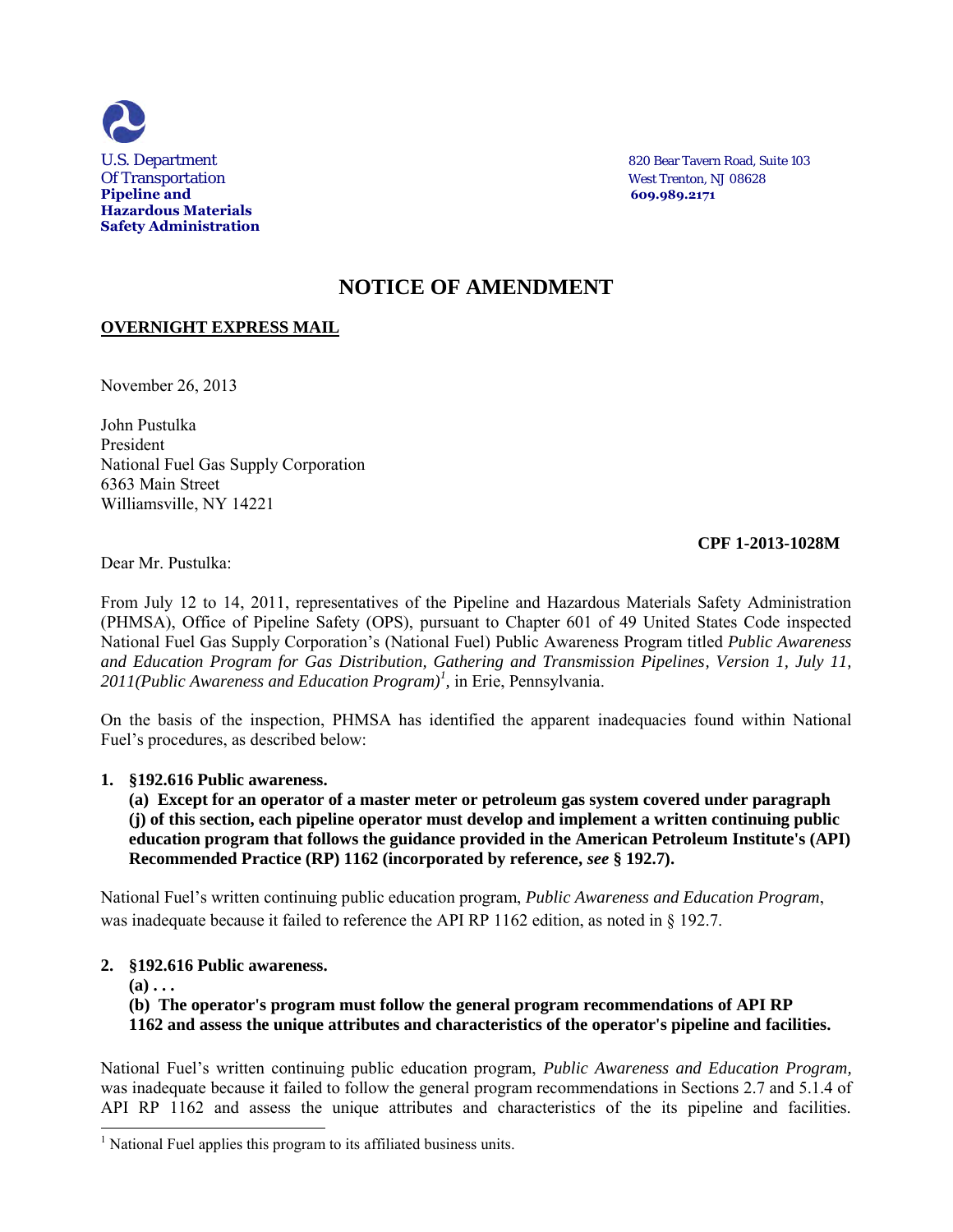Specifically, the *Public Awareness and Education Program* did not have a detailed procedure for the implementation and management of bounce back cards (BBCs).

An inclusion of response cards (often referred to bounce back cards (BBCs) or business reply cards) can be used in a variety of ways, as prescribed in Section 5.1.4 of API RP 1162. Some ways that a response card could be used is for input, feedback, and/or comments. As such an operator should have an "[established] process for management of input/feedback/comments received", as stated in Section 2.7 under Step 8 of API RP 1162.

National Fuel included BBCs with the brochures mailed to stakeholder and comment/feedback cards with emergency responder training material. However, the *Public Awareness and Education Program* lacked a detailed process for the overall implementation and management of the BBCs.

# **3. §192.616 Public awareness.**

 $(a) \ldots$ 

# **(b) The operator's program must follow the general program recommendations of API RP 1162 and assess the unique attributes and characteristics of the operator's pipeline and facilities.**

National Fuel's written continuing public education program, *Public Awareness and Education Program*, was inadequate because it failed to follow the general program recommendations in Section 3 of API RP 1162 and assess the unique attributes and characteristics of its pipeline and facilities. Specifically, the *Public Awareness and Education Program* did not describe the criteria used to determine stakeholder notification areas.

API RP 1162 Section 3 Stakeholder Audience defines the intended audiences that should be included in the public awareness program. For further explanations and examples, operators are referred to Appendix B of API RP 1162. In Appendix B of API RP 1162, under B.1.1 Affected Public, it states that "transmission pipeline operator should tailor its communication coverage area (buffer) to fit its particular pipeline, location, and potential impact consequences."

*Table 1- Stakeholder Audiences* of *Section* 4 in the *Public Awareness and Education Program* has general information about the methods commonly used to identify the audiences but lacked specific information on how National Fuel determined that the coverage area (buffer) fits its particular pipeline, location, and potential impact consequences.

In addition, during this inspection, National Fuel indicated that the zip code address databases/geo-spatial address databases provided by the third party were used for residents located adjacent to the transmission or gathering pipeline Rights-of-Way, usually 660 feet on either side of the pipeline. However, the *Public Awareness and Education Program* did not state whether the information should be sent to the property owner or current resident of the property, or whether the resident should receive notification if the property is within 660 feet but the home is located outside the 660 feet.

## **4. §192.616 Public awareness.**

**(a) . . .** 

**(b) The operator's program must follow the general program recommendations of API RP** 

**1162 and assess the unique attributes and characteristics of the operator's pipeline and facilities.** 

National Fuel's written continuing public education program, *Public Awareness and Education Program,*  was inadequate because it failed to follow the general program recommendations in Section 4 of API RP 1162 and assess the unique attributes and characteristics of the its pipeline and facilities. Specifically, National Fuel did not have a detailed written process for providing programs in both English and in other languages commonly used by a significant concentration of non-English speaking population along the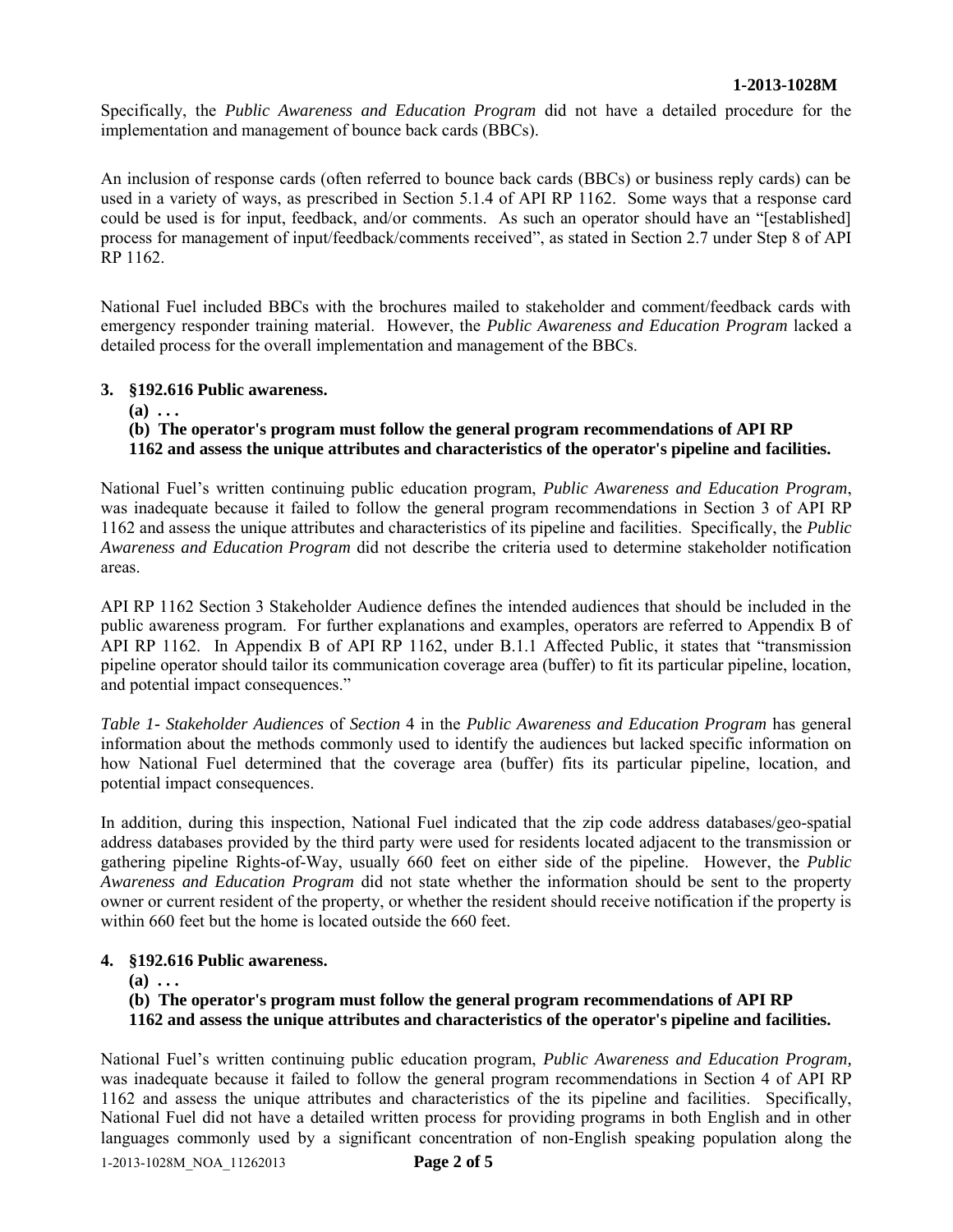pipeline.

API RP 1162 Section 4 Message Content states, "an operator should select the optimum combination of messages, delivery methods, and frequency that meets the needs of the intended audience . . . communications materials should be provided in the language(s) spoken by a significant portion of the intended audience"

*Section 5.1* of *Public Awareness and Education Program* states, "Nation's program messages are distributed in English but can be available in languages commonly understood by a significant number and concentration of the non-English speaking population in National's area if needed. Demographic information is located in Appendix E and will be updated as needed." Nowhere in the *Public Awareness and Education Program* did it have information on what data should be reviewed and evaluated. Consequently, there was no information about the frequency of evaluation and defining "significant number and concentration<sup>"</sup>

#### **5. §192.616 Public awareness.**

 $(a) \ldots$ 

# **(b) The operator's program must follow the general program recommendations of API RP 1162 and assess the unique attributes and characteristics of the operator's pipeline and facilities.**

National Fuel's program, *Public Awareness and Education Program,* was inadequate because it failed to follow the general program recommendations in Section 4.12 of API RP 1162 and assess the unique attributes and characteristics of the its pipeline and facilities. Specifically, the *Public Awareness and Education Program* did not provide a detailed process for communicating general information regarding its facility and product stored or transported through its facility to all the stakeholders.

## API RP 1162 Section 4.12 Facility Purpose provides:

Where appropriate, communication with the affected public and emergency and public officials in proximity to major facilities (such as storage facilities, compressor or pump stations) should include information to promote understanding of the nature of the facility. Operators should communicate general information regarding the facility and product(s) stored or transported through the facility.

The *Public Awareness and Education Program* and the brochures did not include specific information about its major facilities, such as compressor stations or storage facilities. Also, the *Public Awareness and Education Program* did not include what information was required to promote understanding the nature of those facilities to the stakeholders or how this understanding should be promoted. The brochure and materials were general and lacked details that relate to National Fuel facilities and product. For instance, the brochure stated: "Pipelines carry both gaseous and liquid materials. Many liquids form gases vapor clouds when released into the air. Some pipeline gases are lighter than air and will rise. Other heavier-than-air gases and liquids will stay near the ground and collect in low spots." However, National Fuel transports gas.

#### **6. §192.616 Public awareness.**

**(a) . . .** 

## **(b) The operator's program must follow the general program recommendations of API RP**

**1162 and assess the unique attributes and characteristics of the operator's pipeline and facilities.** 

National Fuel's written continuing education program*, Public Awareness and Education Program*, was inadequate because it failed to follow the general program recommendations in Section 7.1(b) of API RP 1162 , and assess the unique attributes and characteristics of its pipeline and facilities. Specifically, the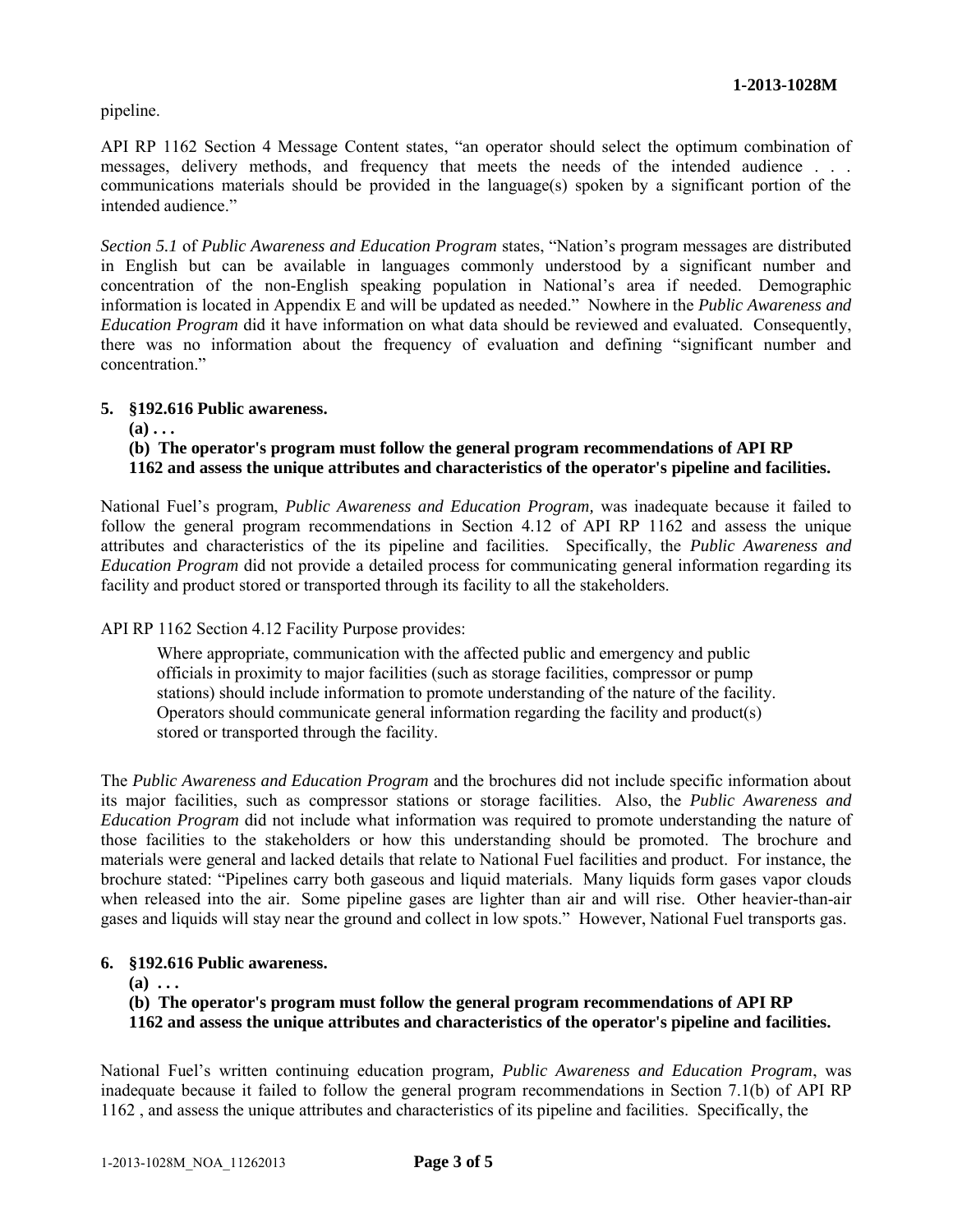*Public Awareness and Education Program* did not have a description of roles and responsibilities of personnel administering the public awareness program.

API RP 1162 Section 7.1 Program Documentation provides:

Each operator of a hazardous liquid pipeline system, natural gas transmission pipeline system, gathering pipeline system or a natural gas distribution pipeline system should establish (and periodically update) a written Public Awareness Program designed to cover all required components of the program described in this RP.

The written program should include:

a. . . .

b. A description of the roles and responsibilities of personnel administering the program.

*Section 3.3* titled *Roles and Responsibilities* of the *Public Awareness and Education Program*, states that management's statement of support and administration of this program are both identified in *Appendix A*. The information in *Appendix A* is limited to names and titles/functional areas. *Appendix A* did not define roles and responsibilities for individuals. There was no description of the roles and responsibilities of personnel administering the program in the *Public Awareness and Education Program*.

# **7. §192.616 Public awareness.**

**(a) . . .** 

# **(b) The operator's program must follow the general program recommendations of API RP 1162 and assess the unique attributes and characteristics of the operator's pipeline and facilities.**

National Fuel's written continuing public education program, *Public Awareness and Education Program*, was inadequate because it failed to follow the general program recommendations in Section 7.1(g) of API RP 1162 and assess the unique attributes and characteristics of its pipeline and facilities. Section 7.1(g) of API RP 1162 states that the written program should include the program evaluation process, including the methodology to be used to perform the evaluation and analysis of the results and criteria for program improvement based on the results of the evaluation.

The *Public Awareness and Education Program* had no detailed written process on how to determine whether the program has been developed and implemented according to API RP 1162, as mentioned in Section 8.3 of API RP 1162. Also, the *Public Awareness and Education Program* had no detailed written process on how to determine whether the actions undertaken in implementation of API RP 1162 are achieving the intended goals and objectives, as mentioned in Section 8.4 of API RP 1162. Overall, the *Public Awareness and Education Program* lacked procedures for conducting the evaluations as outlined in Section 8 of API RP 1162. Moreover, the *Public Awareness and Education Program* had no information on what metrics/criteria/rationale are used to determine if a modification to the baseline program and/or supplemental program enhancements are necessary. And, the *Public Awareness and Education Program* did not mention who will participate in each evaluation.